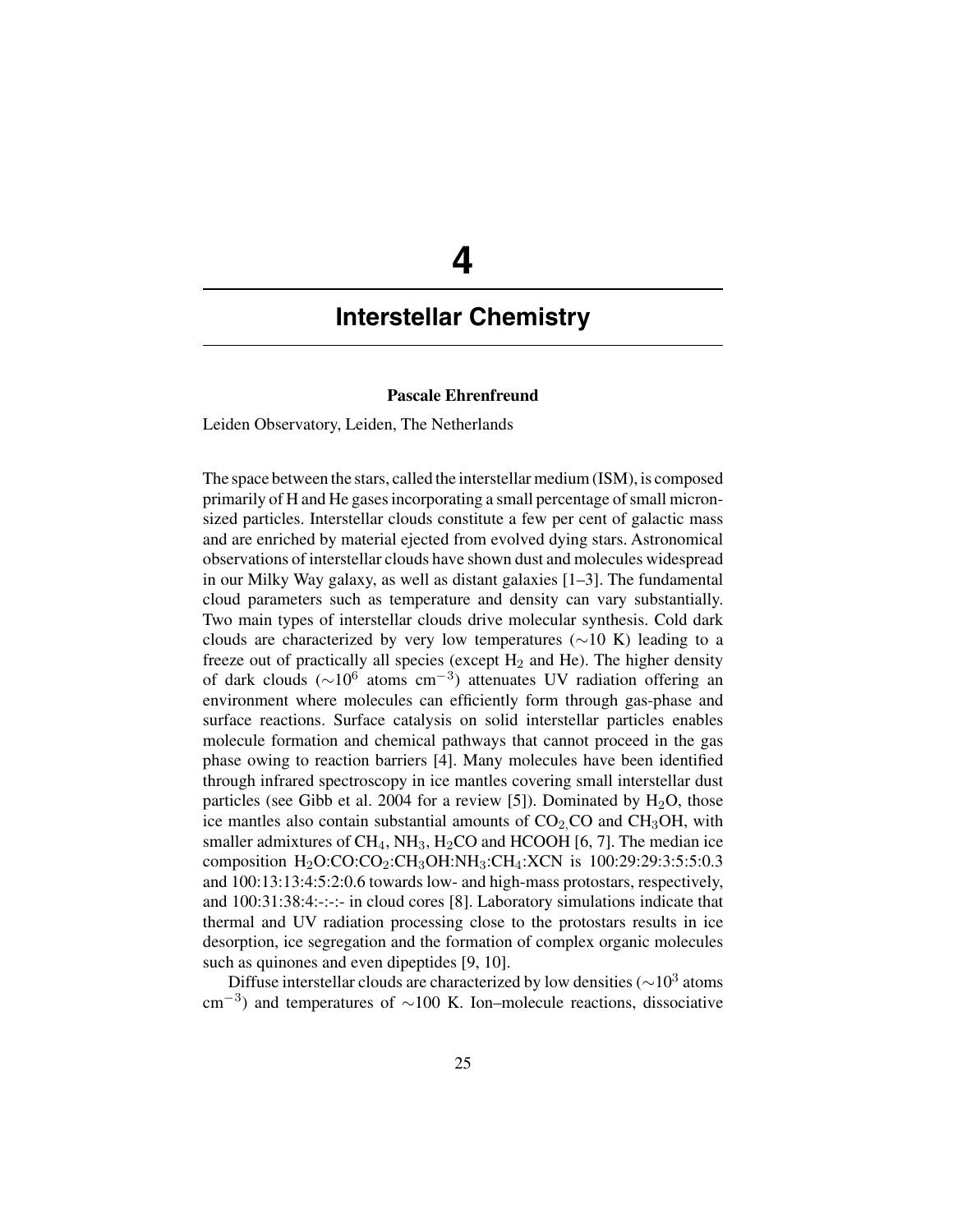#### 26 *Interstellar Chemistry*

recombination with electrons, radiative association reactions and neutral– neutral reactions contribute to gas-phase processes and influence molecule formation in those regions. Many small molecules, including CO, CH, CN, OH,  $C_2$ ,  $C_3$  and  $C_3H_2$ , have been observed [11, 12], together with a high fraction of polycyclic aromatic hydrocarbons (PAHs) [2]. Dust particles contain macromolecular aromatic networks evidenced by a ubiquitous strong UV absorption band at 2175 Å [13].Amorphous carbon, hydrogenated amorphous carbon, diamonds, refractory organics and carbonaceous networks such as coal, soot and graphite and quenched carbonaceous condensates have been proposed as possible carbon compounds [14, 15]. In diffuse interstellar clouds, dust interacts with hot gas, UV radiation and cosmic rays, and evolves or gets destroyed in shocks and by sputtering. Strong differences in the dust component of dense and diffuse interstellar clouds exclude rapid cycling of cloud material [16].

In summary, a large number of complex molecules in the gas phase have been identified through infrared, radio, millimetre and sub-millimetre observations. Currently, > 180 molecules are detected in the interstellar and circumstellar gas although some of them are only tentatively identified and need confirmation. More than 50 molecules are found in extragalactic sources (http://www.astro.uni-koeln.de).  $H_2$  is by far the most abundant molecule in cold interstellar regions, followed by CO, the most abundant carboncontaining species, with CO/H<sub>2</sub>  $\sim$ 10<sup>-4</sup>. The chemical variety of molecules includes nitriles, aldehydes, alcohols, acids, ethers, ketones, amines and amides, as well as long-chain hydrocarbons.

Circumstellar envelopes, regarded as the largest factories of carbon chemistry in space, are where small carbon compounds are converted to larger species and into solid aromatic networks such as soot [17]. Processes analogous to soot formation on terrestrial environments are assumed to form robust coal-like material. Laboratory simulations showed that the temperature in the circumstellar condensation zone determines the formation pathway of carbonaceous particles with lower temperatures (<1700K) producing PAHs with three to five aromatic rings [18] compared to temperatures above 3500 K that favour the production of fullerene compounds. The detection of  $C_{60}$  and  $C_{70}$  fullerene molecules was recently reported in a protoplanetary nebula by Cami et al. [19]. Molecular synthesis may occur in the circumstellar environment on timescales as short as a few hundred years.

Interstellar chemistry shapes the raw material for the formation of stars and planets. The gravitational collapse of an interstellar cloud led to the formation of the protosolar nebula approximately 4.6 billion years ago. From this solar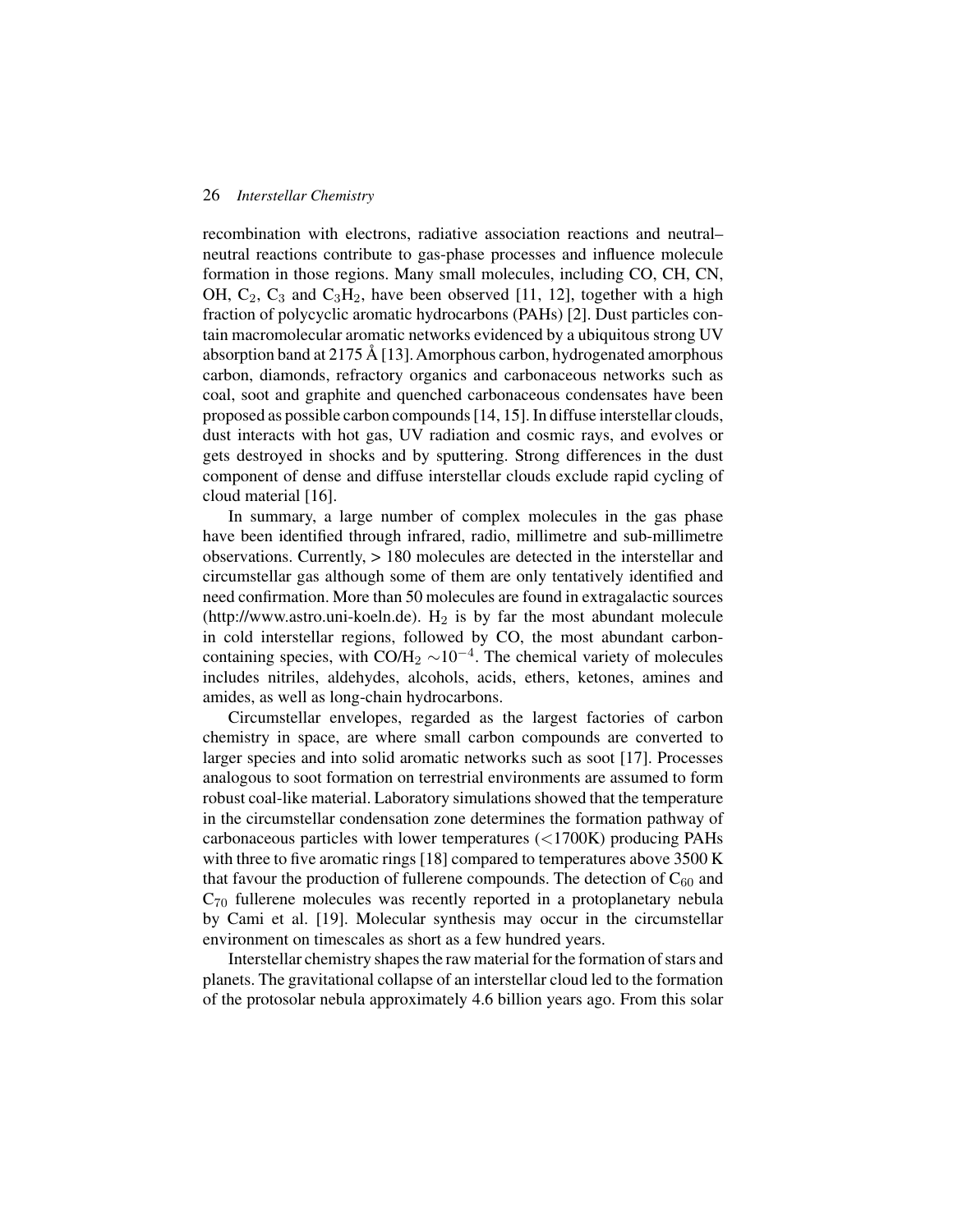nebula, planets and small bodies formed within less than 50 million years. Data from recent space missions, such as the Spitzer telescope, Herschel, Stardust and Deep Impact, show a dynamic environment of the solar nebula with the simultaneous presence of gas, particles and energetic processes, including shock waves, lightning and radiation. The carbonaceous inventory of our solar system has therefore experienced a variety of conditions and contains a mixture of material that was newly formed in the solar nebula as well as interstellar material that experienced high temperatures and radiation. Some pristine cloud material with significant interstellar heritage has survived as evidenced from laboratory studies of extraterrestrial material. Understanding the evolution of interstellar material and dust cycling provides important insights into the nature of the material that is later incorporated into planet and small bodies. The latter, including comets, asteroids and their fragments, carbonaceous meteorites and micrometeorites, contain a variety of molecules including biomarkers that transported raw material for life to the young planets via impacts in the early history of the solar system [20]. Experiments in low Earth orbit enable to simulate true space conditions and have contributed important results on the stability and photochemistry of organic compounds, biomarkers and microbes in space environment in the last decade.

#### **References**

- [1] Snow, T.P., and B.J. McCall. "Diffuse Atomic and Molecular Clouds." *Annual Review of Astronomy and Astrophysics* 44 (2006): 367–414.
- [2] Tielens, A.G.G.M. "Interstellar Polycyclic Aromatic Hydrocarbon Molecules." *Annual Review of Astronomy and Astrophysics* 46 (2008): 289–337.
- [3] Harada, N., T.A. Thompson, and E. Herbst. "Modeling the Molecular Composition in an Active Galactic Nucleus Disk." *The Astrophysical Journal* 765 (2013): 26.
- [4] Cuppen, H.M., and E. Herbst. "Simulation of the Formation and Morphology of Ice Mantles on Interstellar Grains." *The Astrophysical Journal* 668 (2007): 294–309.
- [5] Gibb, E., D. Whittet, A. Boogert, and A.G.G.M. Tielens. "Interstellar Ice: The Infrared Space Observatory Legacy." *The Astrophysical Journal Supplement Series* 151 (2004): 35–73.
- [6] Boogert, A., et al. "The c2d Spitzer Spectroscopic Survey of Ices Around Low-Mass Young Stellar Objects. I. H<sub>2</sub>O and the 5–8 mm Bands." *The Astrophysical Journal* 678 (2008): 985–1004.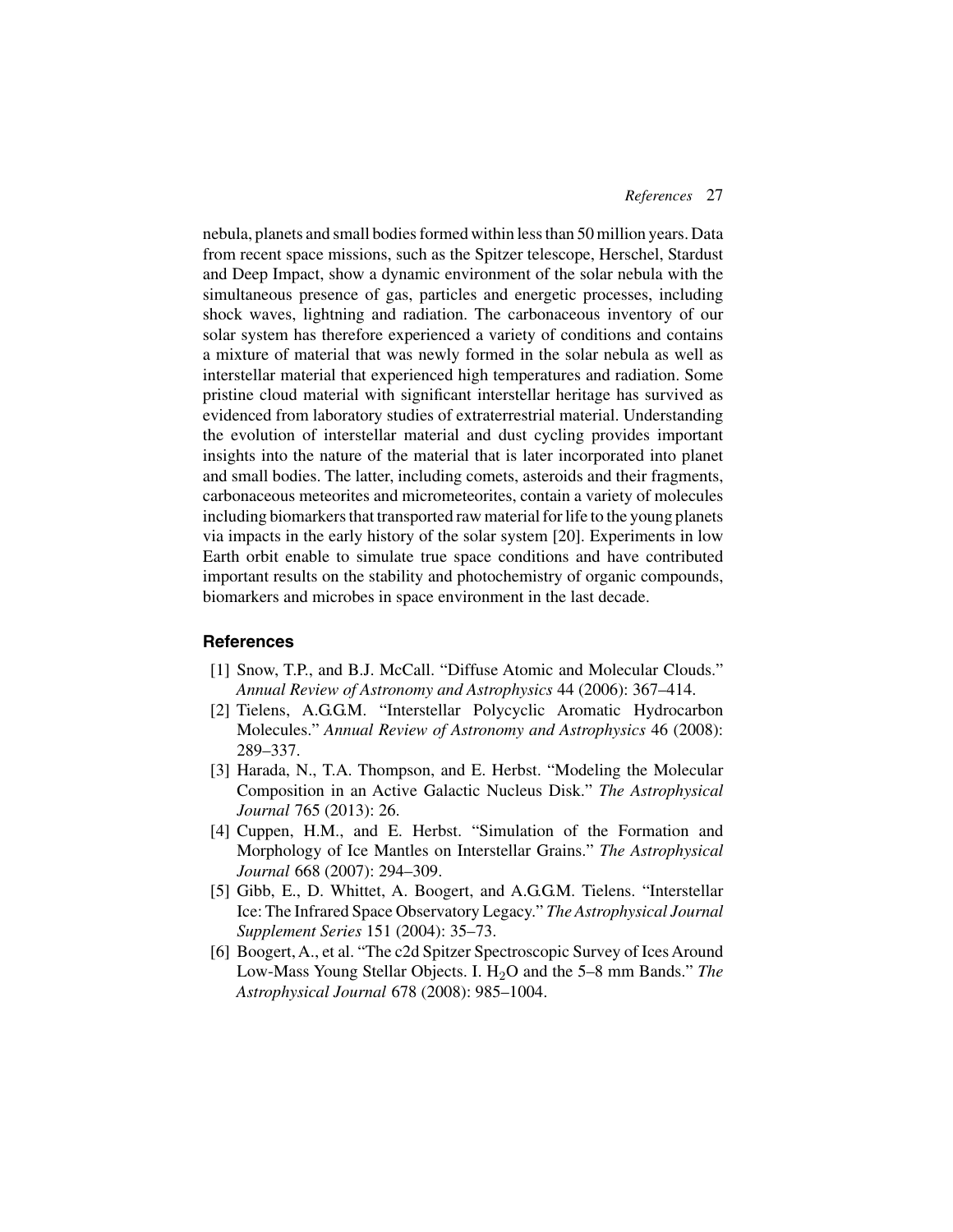#### 28 *Interstellar Chemistry*

- [7] Pontoppidan, K.M., A.C.A. Boogert, H.J. Fraser, E.F. van Dishoeck, G.A. Blake, F. Lahuis, K.I. Öberg, N.J. Evans II, and C. Salyk. "The c2d Spitzer Spectroscopic Survey of Ices Around Low-Mass Young Stellar Objects. II. CO<sub>2</sub>." *The Astrophysical Journal* 678 (2008): 1005–1031.
- [8] Öberg, K., et al. "The Spitzer Ice Legacy: Ice Evolution from cores to protostars." *The Astrophysical Journal* 740 (2011): 16 pp.
- [9] Bernstein, M.P., S.A. Sandford, L.J. Allamandola, J.S. Gillette, S.J. Clemett, and R.N. Zare. "UV Irradiation of Polycyclic Aromatic Hydrocarbons in Ices: Production of Alcohols, Quinones, and Ethers." *Science* 283 (1999): 1135–1138.
- [10] Kaiser, R.I., A. Stockton, Y. Kim, E. Jensen, and R.A. Mathies. "On the Formation of Dipeptides in Interstellar Model Ices." *The Astrophysical Journal* 765 (2013): 9 pp.
- [11] Liszt, H., and R. Lucas. "The Structure and Stability of Interstellar Molecular Absorption Line Profiles at Radio Frequencies." *Astronomy and Astrophysics* 355 (2000): 333–346.
- [12] Liszt, H., P. Sonnentrucker, M. Cordiner, and M. Gerin. "The Abundance" of C3H2 and Other Small Hydrocarbons in the Diffuse Interstellar Medium." *The Astrophysical Journal* 753 (2013): 5.
- [13] Mennella, V., L. Colangeli, E. Bussoletti, P. Palumbo, and A. Rotundi, "A New Approach to the Puzzle of the Ultraviolet Interstellar Extinction Bump." *The Astrophysical Journal* 507 (1998): 177–180.
- [14] Henning, T., and F, Salama. "Carbon in the Universe." *Science* 282 (1998): 2204–2210.
- [15] Pendleton, Y.J., and L.J. Allamandola. "The Organic Refractory Material in the Diffuse Interstellar Medium: Mid-Infrared Spectroscopic Constraints." *Astrophysical Journal Supplement Series* 138 (2002): 75–98.
- [16] Chiar, J.E., and Y. Pendleton. "The Origin and Evolution of Interstellar Organics." *Organic Matter in Space, Proceedings of the International Astronomical Union, IAU Symposium,* vol. 251, pp. 35–44. Cambridge, UK: Cambridge University Press, 2008.
- [17] Kwok, S. "Delivery of Complex Organic Compounds from Planetary Nebulae to the Solar System." *The International Journal of Astrobiology* 8 (2009): 161–167.
- [18] Jäger, C., F. Huisken, H. Mutschke, I. Llamas Jansa, and Th. Henning. "Formation of Polycyclic Aromatic Hydrocarbons and Carbonaceous